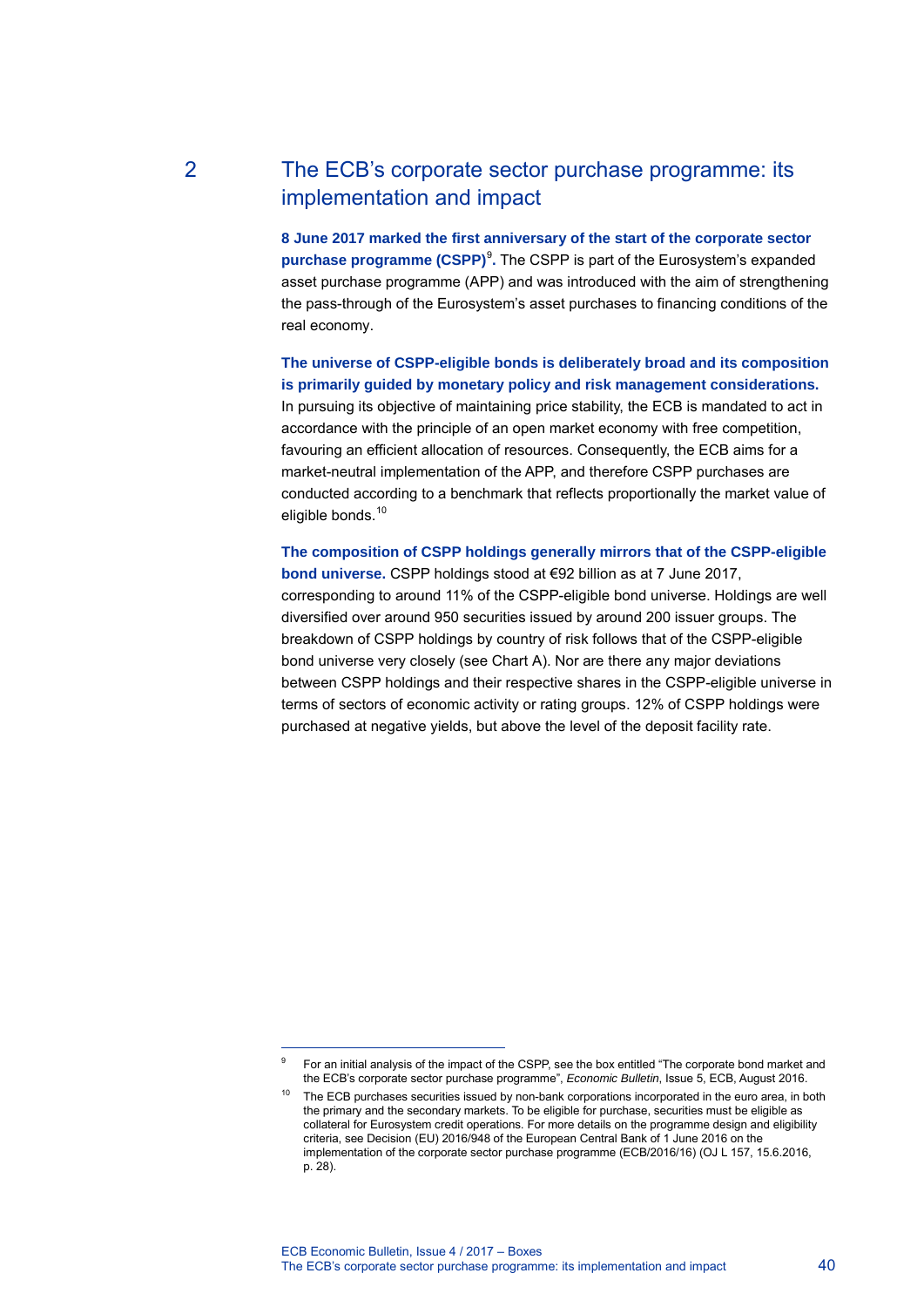## **Chart A**



Country, sector and rating classification of CSPP holdings and CSPP-eligible bond universe

Sources: ECB, Bloomberg.

Notes: Bloomberg country of risk classification, sector classification and first-best ratings (broad categories) are used. The distribution is according to nominal values.

**To ensure the effectiveness of monetary policy while maintaining a level playing field for all market participants and avoiding undue market distortions, there is no positive or negative discrimination in the CSPP-eligible bond universe on the basis of environmental or social criteria.** While the ECB shares the view that an awareness of environmental issues, together with ethical and socially responsible behaviour, are important for society, it is nevertheless up to political decision-makers (in the first instance) to agree on, define and promote appropriate policies and measures. It is not, however, possible to embed these into a large-scale asset purchase programme that is carried out as a temporary monetary policy measure over a relatively short period of time. To do so would limit the effectiveness of the APP in its contribution to fulfilling the ECB's mandate of maintaining price stability. It is worth noting that a number of assets classified as "green bonds" are eligible for the CSPP and have also been purchased by the Eurosystem. The holdings of these bonds are broadly in line with their weightings in the benchmark.

# **The pace of purchases under the CSPP depends on prevailing market**

**conditions.** Monthly net purchases during the period from June 2016 to May 2017 (inclusive) have ranged between just below €4 billion and just below €10 billion (see Chart B). Purchases were particularly low ahead of the year-end, which is a period typically characterised by negligible bond issuance and low secondary market liquidity.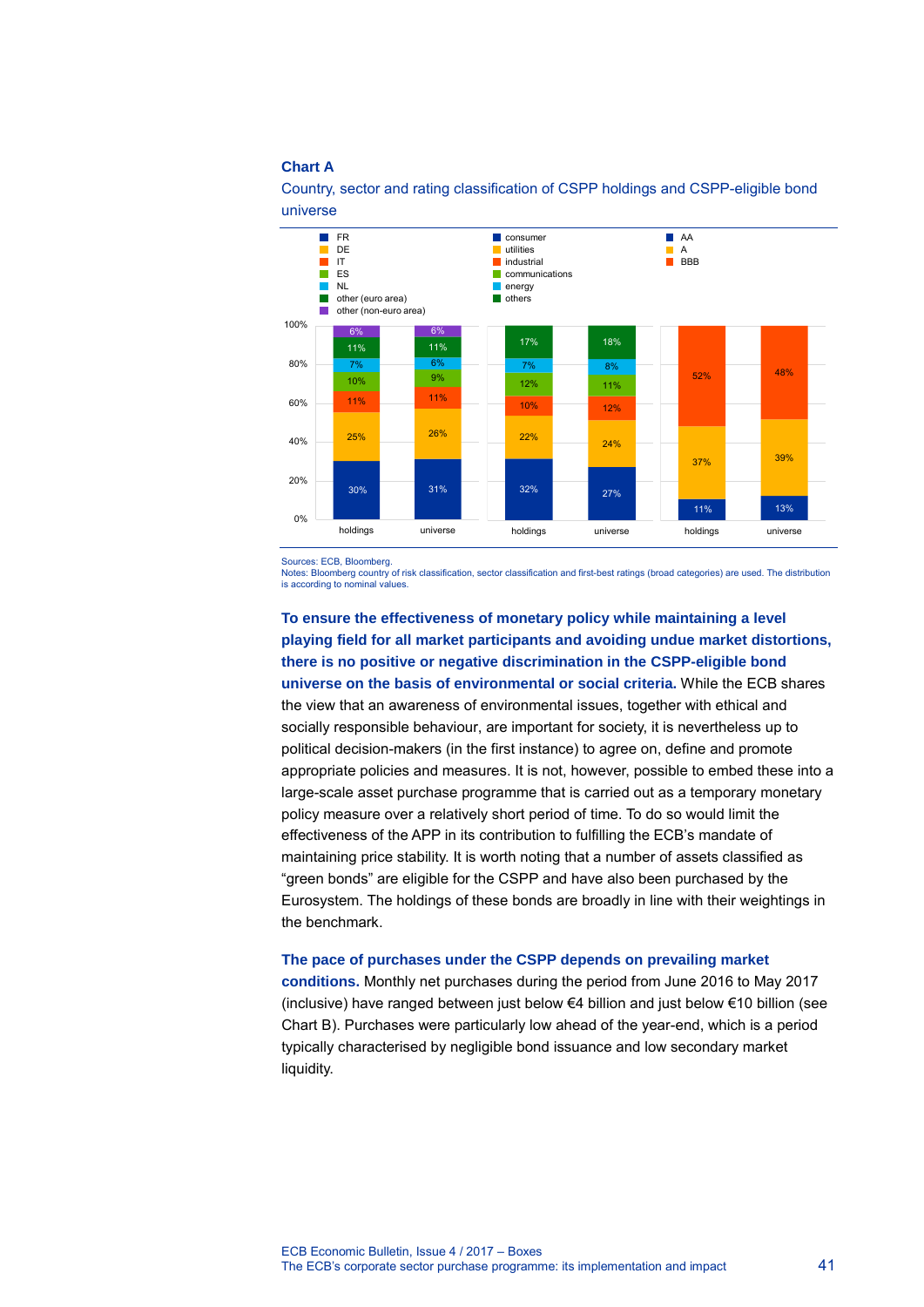## **Chart B**



# CSPP monthly net purchases according to transaction method

Sources: ECB, Bloomberg. Note: The distribution is based on book values.

**Purchases under the CSPP are made in both the primary and the secondary markets; since its inception 15% of CSPP holdings have been purchased in the primary market.** Owing to these primary market purchases and to better liquidity in newly issued bonds, CSPP holdings tend to be skewed towards bonds issued more recently; more than half are in bonds issued in 2016 and 2017 (see Chart C). Investor demand for CSPP-eligible corporate bond issuances was, on average, around three times higher than the issued amount. Issuers generally treat the Eurosystem similarly to most other investors in terms of final allocations.

## **Chart C**

## CSPP holdings according to year of issuance



Sources: ECB, Bloomberg.

Note: The distribution is based on nominal values. Data for the year 2017 cover purchases of bonds settled during the period from 1 January until 7 June.

**The corporate bond market has developed positively since the announcement of the CSPP in March 2016.** The announcement had a measurable effect at the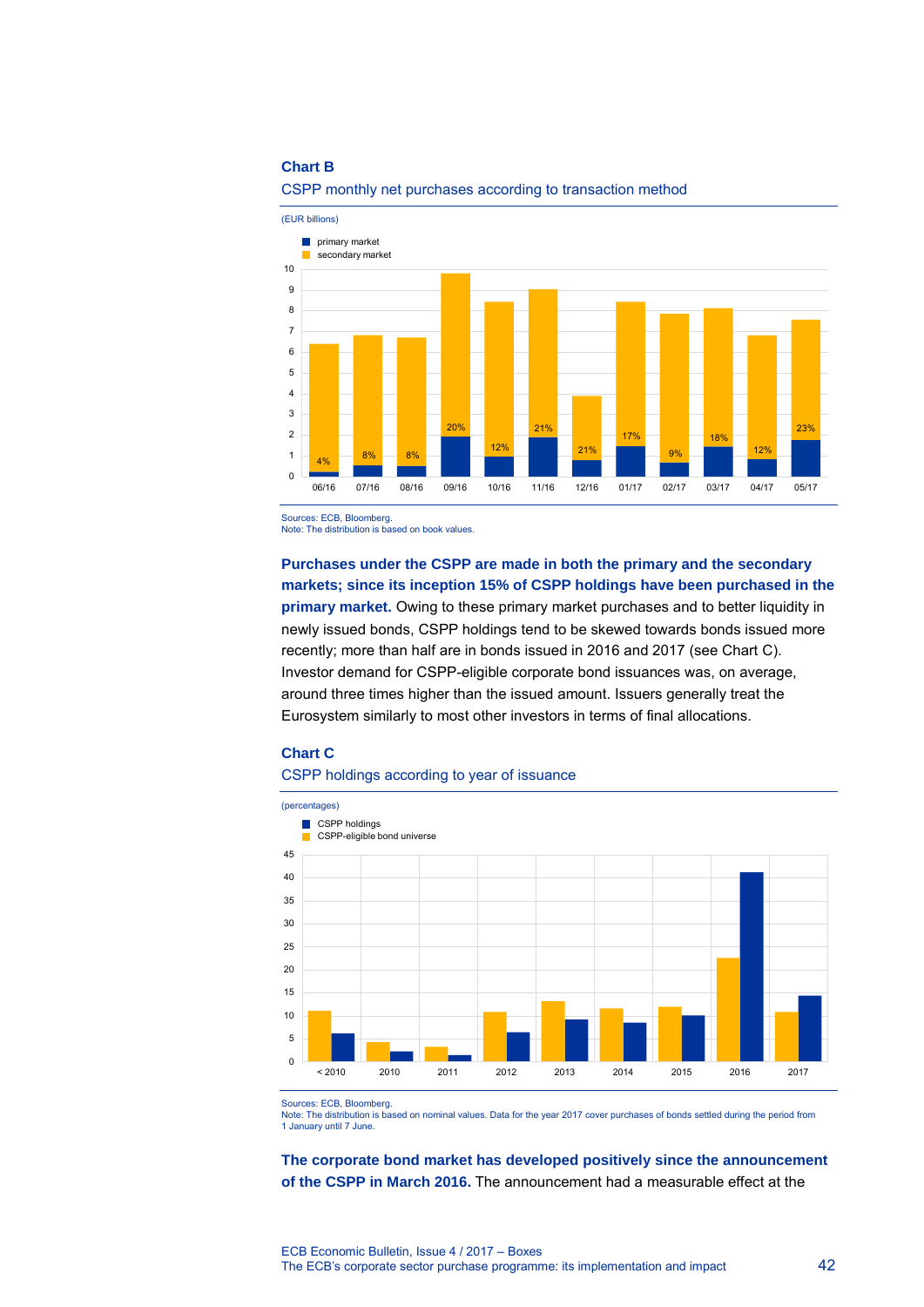time on secondary market pricing in the corporate bond market<sup>[1](#page-3-0)1</sup>. Euro area corporate bond yields continued to decline in the period following the announcement until the autumn of 2016 (see Chart D), when they again increased amid an expansion in the supply of new bonds and a rise in risk premia globally. Since the beginning of 2017, euro area corporate bond yields have declined overall amid relatively low volatility. Market liquidity conditions remain generally favourable for CSPP bond purchases by the Eurosystem.

#### **Chart D**





-

Sources: ECB, Bloomberg.<br>Notes: Bi-weekly data are used. The vertical lines mark the announcement of the CSPP on 10 March 2016 and the beginning of purchases under the CSPP on 8 June 2016. The 5-year constant maturity yields are based on estimated yield curves for portfolios of CSPP-eligible bonds using a first-best credit rating.

**Risk premia in the CSPP-eligible bond market have been contained and have shown resilience to shocks.** The credit premium has been in almost continuous decline since the CSPP announcement (see Chart E); according to feedback from market participants, this reflects (among other factors) investor appetite for bonds issued by lower-rated companies. Market participants also note that, as a consequence of the CSPP, investors are rebalancing their portfolios to favour more risky non-eligible assets or to adjust the geographical distribution to holdings outside the euro area. The term premium also declined throughout most of 2016, before increasing again in the fourth quarter of that year. According to market participants, some investors are becoming less willing to assume exposure to term risk in the corporate bond market, in anticipation of a possible global rise in interest rates. The liquidity premium has been on a slight downward trend since the start of the CSPP; this is a positive sign of a well-functioning market<sup>[12](#page-3-1)</sup>.

<span id="page-3-0"></span><sup>&</sup>lt;sup>11</sup> For an initial analysis of the impact of the CSPP, see the box entitled "The corporate bond market and the ECB's corporate sector purchase programme", *Economic Bulletin*, Issue 5, ECB, August 2016.

<span id="page-3-1"></span> $12$  This compression took place even though CSPP purchases have been skewed towards bonds with larger amounts outstanding – which are typically more liquid than those with smaller amounts outstanding – and therefore more frequently offered to the Eurosystem.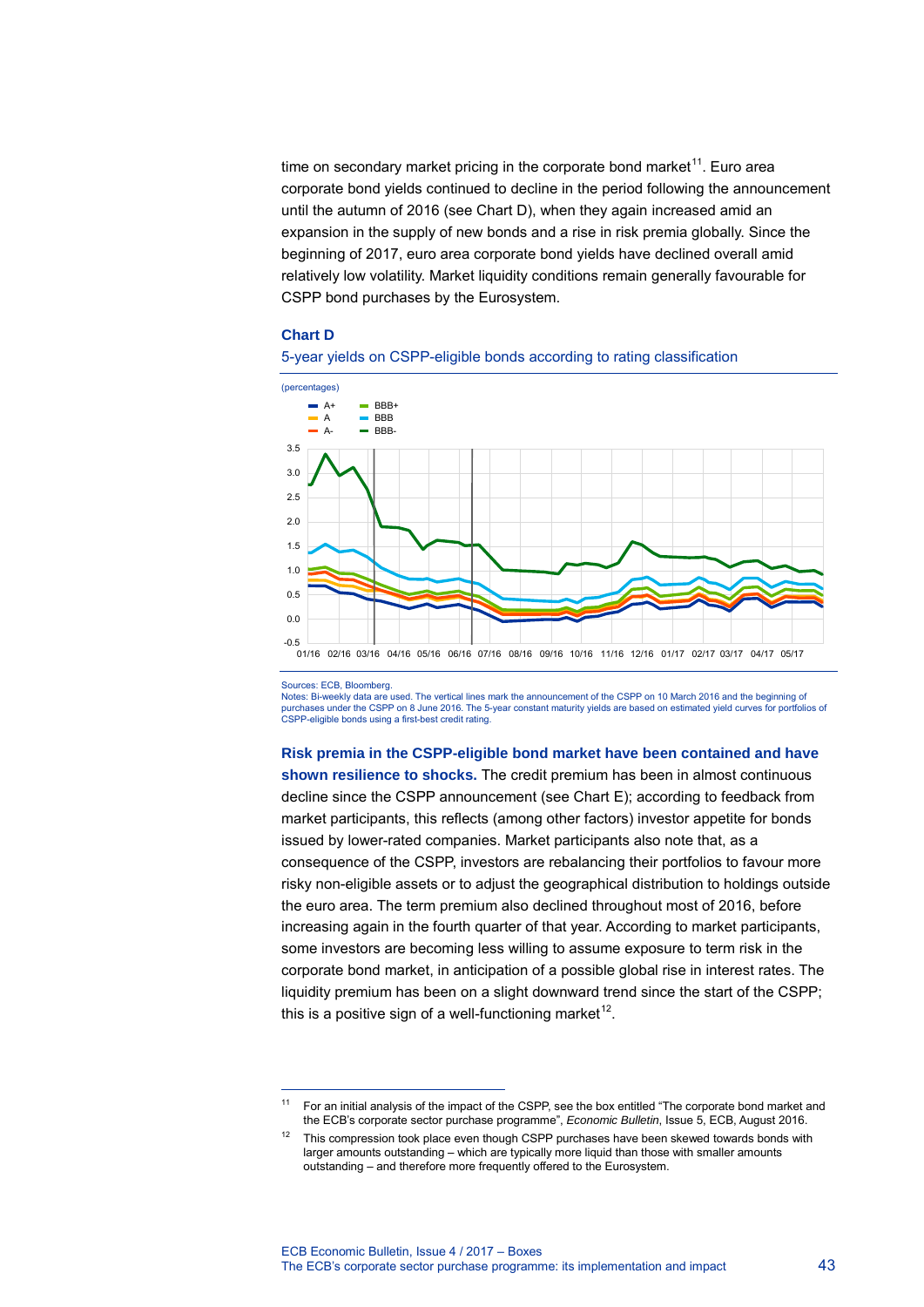## **Chart E**





#### Source: ECB, Bloomberg.

Notes: Bi-weekly data are used. The vertical lines mark the announcement of the CSPP on 10 March 2016 and the beginning of purchases under the CSPP on 8 June 2016. The credit premium is proxied by the yield spread between 5-year A+ rated and BBB rated CSPP-eligible corporate bonds. The term premium is proxied by the average slope (7-year minus 2-year) of the yield curves for<br>portfolios of CSPP-eligible A-, A and A+ rated corporate bonds. The liquidity premium is p year yields on two portfolios of BBB+ rated CSPP-eligible corporate bonds: one containing bonds with amounts outstanding below<br>€300 million and one with outstanding amounts above €500 million (the latter are considered in as benchmark bonds).

**Financing conditions for corporations have improved.** Market participants mention the CSPP as a factor that has supported the ability of companies to issue bonds and deepened the corporate bond market. However, the CSPP does not appear to have directly triggered an increase in issuance by new or infrequent euro

## **Chart F**

area issuers (see Chart F).





Source: Dealogic.

Notes: Infrequent euro area non-financial corporate bond issuers are defined as companies that have not issued bonds within the previous five calendar years. Data for 2017 cover the period from 1 January until 7 June. Data include all rated and non-rated euro area non-financial companies issuing in euro.